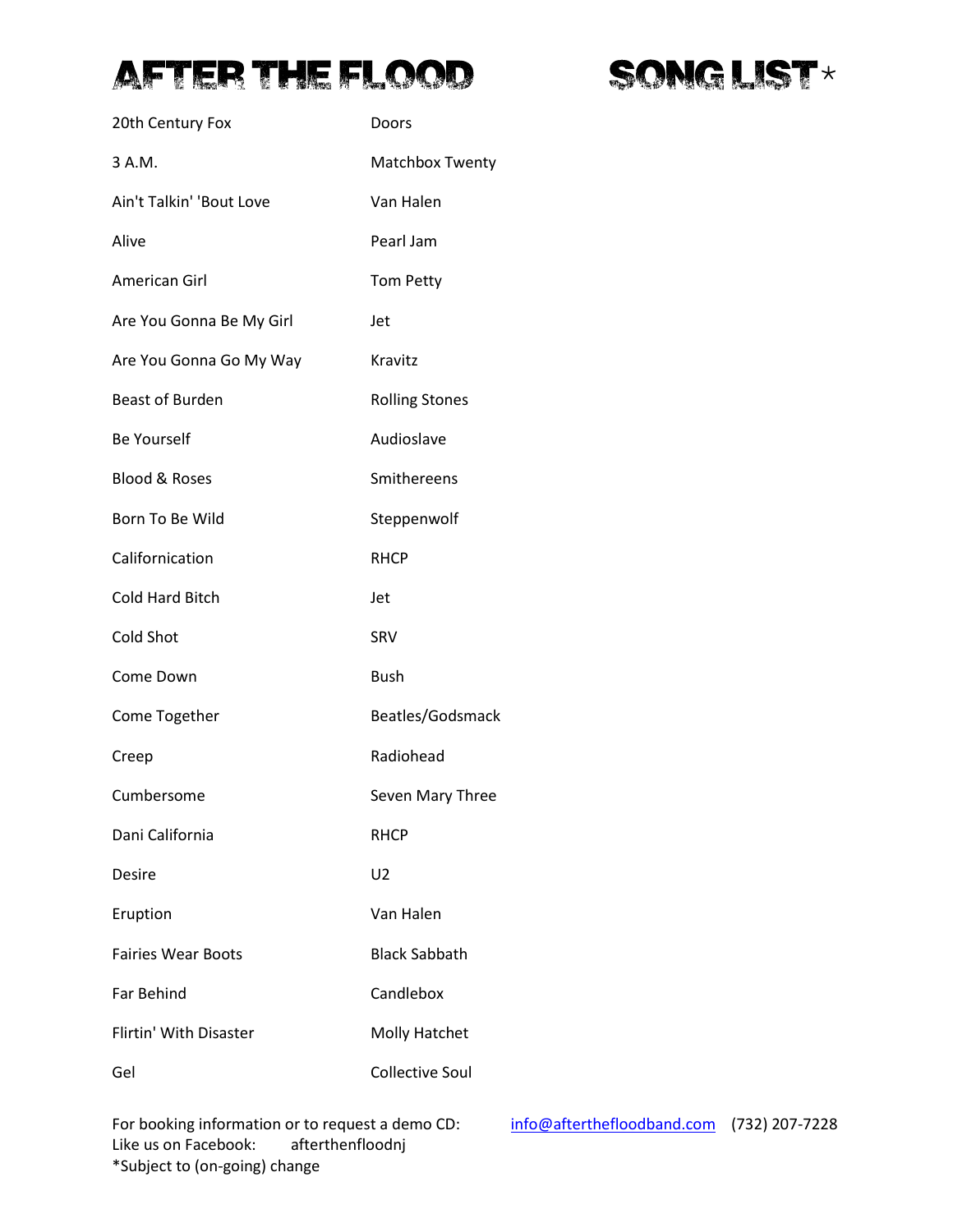## AFTER THE FLOOD



| <b>Good Times Bad Times</b> | Godsmack version         |
|-----------------------------|--------------------------|
| <b>Heart Shaped Box</b>     | Nirvana                  |
| Hash Pipe                   | Weezer                   |
| Hemorrhage                  | Fuel                     |
| I Know A Little             | Lynyrd Skynyrd           |
| I'm Eighteen                | Alice Cooper             |
| Interstate Love Song        | <b>STP</b>               |
| Killing In The Name         | Rage Against the Machine |
| Kryptonite                  | 3 Doors Down             |
| Learn To Fly                | Foo Fighters             |
| Like a Stone                | Audioslave               |
| Little Wing                 | SRV                      |
| Love Me Two Times           | Doors                    |
| Mary Janes Last Dance       | <b>Tom Petty</b>         |
| Moby Dick                   | Led Zeppelin             |
| My Own Worst Enemy          | Lit                      |
| One Way Out                 | <b>Allman Brothers</b>   |
| Pride & Joy                 | SRV                      |
| <b>Roadhouse Blues</b>      | Doors                    |
| Santeria                    | Sublime                  |
| Sex On Fire                 | Kings Of Leon            |
| Shine                       | <b>Collective Soul</b>   |
| Simple Man                  | Lynyrd Skynyrd           |
| Slither                     | <b>Velvet Revolver</b>   |
| Start Me Up                 | <b>Rolling Stones</b>    |

For booking information or to request a demo CD: [info@afterthefloodband.com](mailto:info@afterthefloodband.com) (732) 207-7228<br>Like us on Facebook: afterthenfloodnj Like us on Facebook: \*Subject to (on-going) change